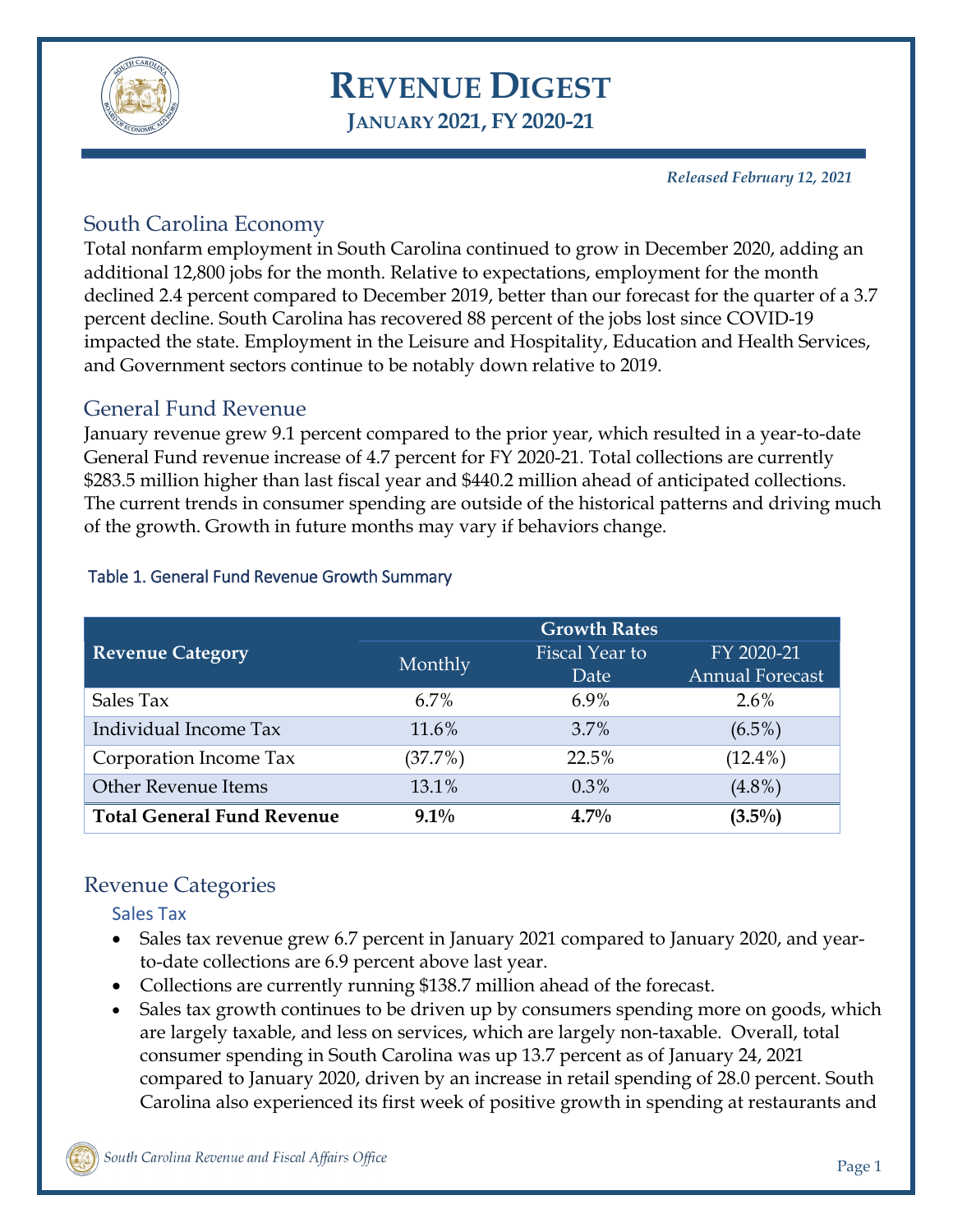

# **REVENUE DIGEST**

**JANUARY 2021, FY 2020-21**

hotels since the state was impacted by business closures, with spending up 0.5 percent relative to January 2020. However, spending on entertainment and recreation continues to be down.[1](#page-1-0)

#### Individual Income Tax

- Individual Income tax revenue grew 11.6 percent, or \$69.7 million, in January 2021 compared to January 2020. Total collections year-to-date continue ahead of the forecast by \$222 million.
- Withholdings and Non-withholdings grew by \$34.4 million and \$29.9 million in January 2021 compared to January 2020, respectively. These categories drove much of the growth in Individual Income tax revenue. As a result, fiscal year-to-date Individual Income tax growth is up from 2.0 percent in December to 3.7 percent growth as of January.

#### Corporate Income Tax

- Corporate Income tax revenue is down \$7.3 million for January, and Corporate License tax is up \$12.0 million.
- Despite the decline in Corporate Income tax this month, year-to-date Corporate Income tax and Corporate License tax are both ahead of expectations. Corporate Income tax is currently \$47.0 million ahead of the forecast, and Corporate License tax is \$29.1 million ahead of the estimate.

# Conclusion

Revenues continue to exceed monthly estimates as consumers have shifted more of their spending to taxable items, resulting in higher than anticipated sales tax collections. Additionally, employment growth continues to be better than expected, causing higher growth in withholdings. However, tax filing season has not started yet for the year, and much of the revenue impact of refunds and payments is yet to be determined.

#### Future Meetings

• The next scheduled meeting of the Board of Economic Advisors will be on March 18, 2021 via videoconference.

<span id="page-1-0"></span><sup>&</sup>lt;sup>1</sup> Harvard University, Brown University, and the Bill and Melinda Gates Foundation. "Opportunity Insights: Economic Tracker." Track the Recovery, 2020. https://tracktherecovery.org/.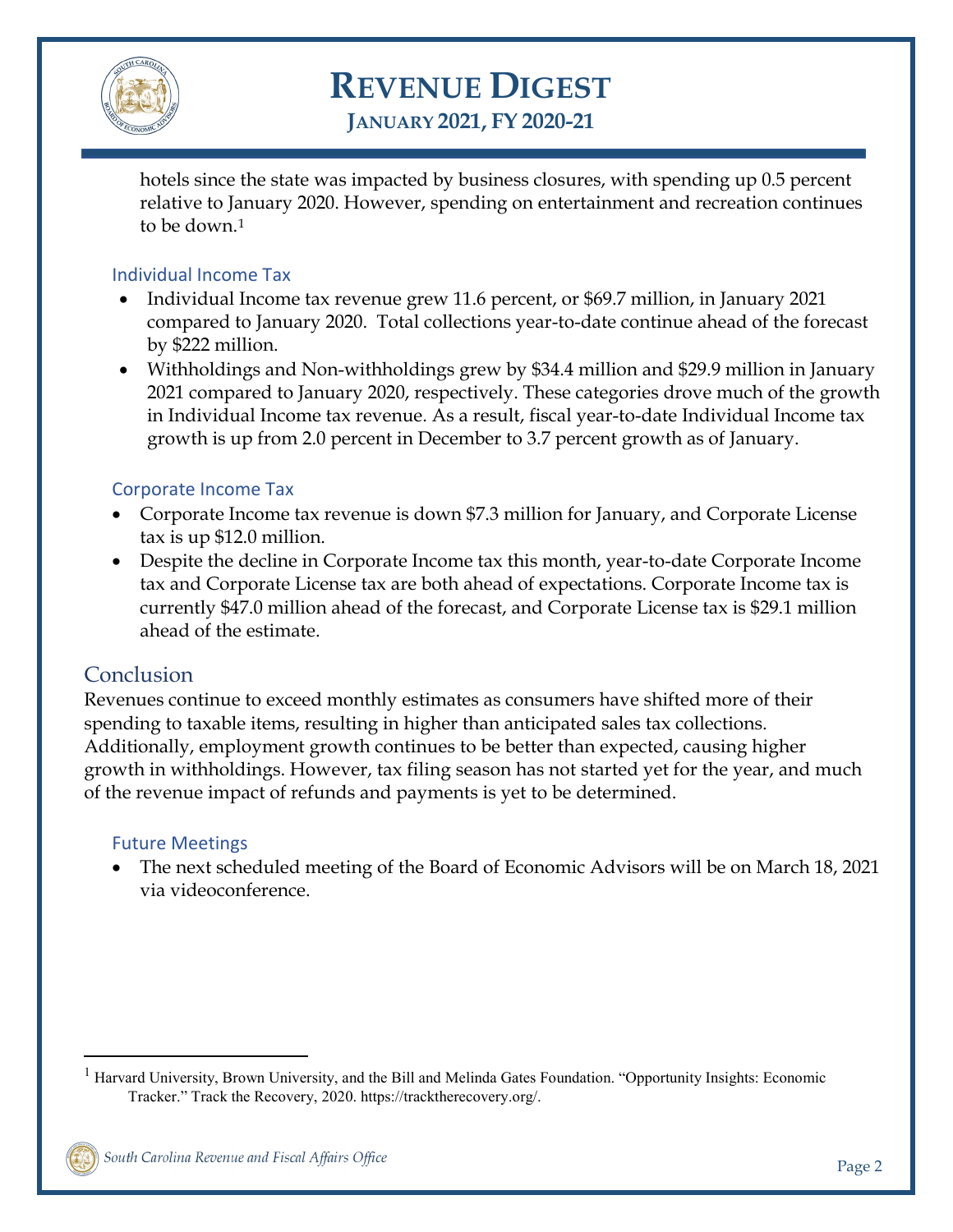#### **FY 2020-21**



*Released February 12, 2021*

| <b>OF ECONOMIC</b>                | January         |                 |               | Table 1    |
|-----------------------------------|-----------------|-----------------|---------------|------------|
| <b>General Fund Revenue</b>       | FY 2019-20      | FY 2020-21      | \$ Change     | % Change   |
| Sales and Use Tax                 | \$317,802,550   | \$339,025,853   | \$21,223,303  | 6.7%       |
| Individual Income Tax             | \$603,272,278   | \$672,969,987   | 69,697,709    | 11.6%      |
| Corporation Income Tax            | \$19,465,276    | \$12,118,245    | (7,347,031)   | (37.7%)    |
| <b>Insurance Taxes</b>            | \$1,223,565     | \$1,213,366     | (10, 199)     | $(0.8\%)$  |
| Admissions Tax                    | \$3,053,742     | \$1,878,879     | (1, 174, 863) | (38.5%)    |
| Aircraft Tax                      | \$120,913       | \$377,322       | 256,409       | 212.1%     |
| Alcoholic Liquor Tax              | \$7,681,961     | \$8,859,722     | 1,177,761     | 15.3%      |
| <b>Bank Tax</b>                   | \$3,450,501     | $(\$969,121)$   | (4,419,622)   |            |
| Beer and Wine Tax                 | \$9,308,050     | \$9,859,789     | 551,739       | 5.9%       |
| <b>Bingo Tax</b>                  | $(*46,824)$     | \$3,766         | 50,590        |            |
| <b>Business Filing Fees</b>       | \$645,302       | \$1,018,361     | 373,059       | 57.8%      |
| Circuit/Family Court Fines        | \$630,193       | \$445,472       | (184, 721)    | $(29.3\%)$ |
| Corporation License Tax           | \$4,742,684     | \$16,735,700    | 11,993,016    | 252.9%     |
| Documentary Tax                   | \$6,585,404     | \$10,868,463    | 4,283,059     | 65.0%      |
| Earned on Investments             | \$6,855,178     | \$3,199,342     | (3,655,836)   | $(53.3\%)$ |
| <b>Indirect Cost Recoveries</b>   | \$623,005       | \$1,719,647     | 1,096,642     | 176.0%     |
| Motor Vehicle Licenses            | \$755,848       | \$920,114       | 164,266       | 21.7%      |
| Nursing Home Fees                 | \$879,716       | \$854,947       | (24,769)      | $(2.8\%)$  |
| Parole and Probation Fees         | \$565,468       | \$282,734       | (282, 734)    | $(50.0\%)$ |
| Private Car Lines Tax             | \$380,194       | \$470,282       | 90,088        | 23.7%      |
| Public Service Authority          | \$8,952,000     | \$8,984,000     | 32,000        | 0.4%       |
| <b>Purchasing Card Rebates</b>    | \$0             | \$0             | 0             |            |
| Record Search Fees                | \$0             | \$0             | $\theta$      |            |
| Savings and Loan Assoc. Tax       | \$800           | \$0             | (800)         |            |
| <b>Security Dealer Fees</b>       | \$998,556       | \$983,166       | (15,390)      | $(1.5\%)$  |
| Surcharge on Vehicle Rentals      | \$2,184,404     | \$0             | (2, 184, 404) |            |
| Tobacco Tax                       | \$2,242,929     | \$2,160,203     | (82, 726)     | (3.7%)     |
| <b>Uncashed Checks</b>            | $(\$129,247)$   | $(\$55,279)$    | 73,968        | ---        |
| <b>Unclaimed Property Fund</b>    | \$0             | \$0             | 0             |            |
| Workers' Comp. Insurance Tax      | (\$399,875)     | $(\$400,000)$   | (125)         |            |
| <b>Other Source Revenues</b>      | \$864,127       | \$875,555       | 11,428        | 1.3%       |
| <b>Gross General Fund Revenue</b> | \$1,002,708,698 | \$1,094,400,515 | \$91,691,817  | $9.1\%$    |

Note: Gross General Fund Revenue includes Individual Income and Corporate Income tax revenue that is transferred to the Property Tax Relief Trust Fund pursuant to §11-11-150.